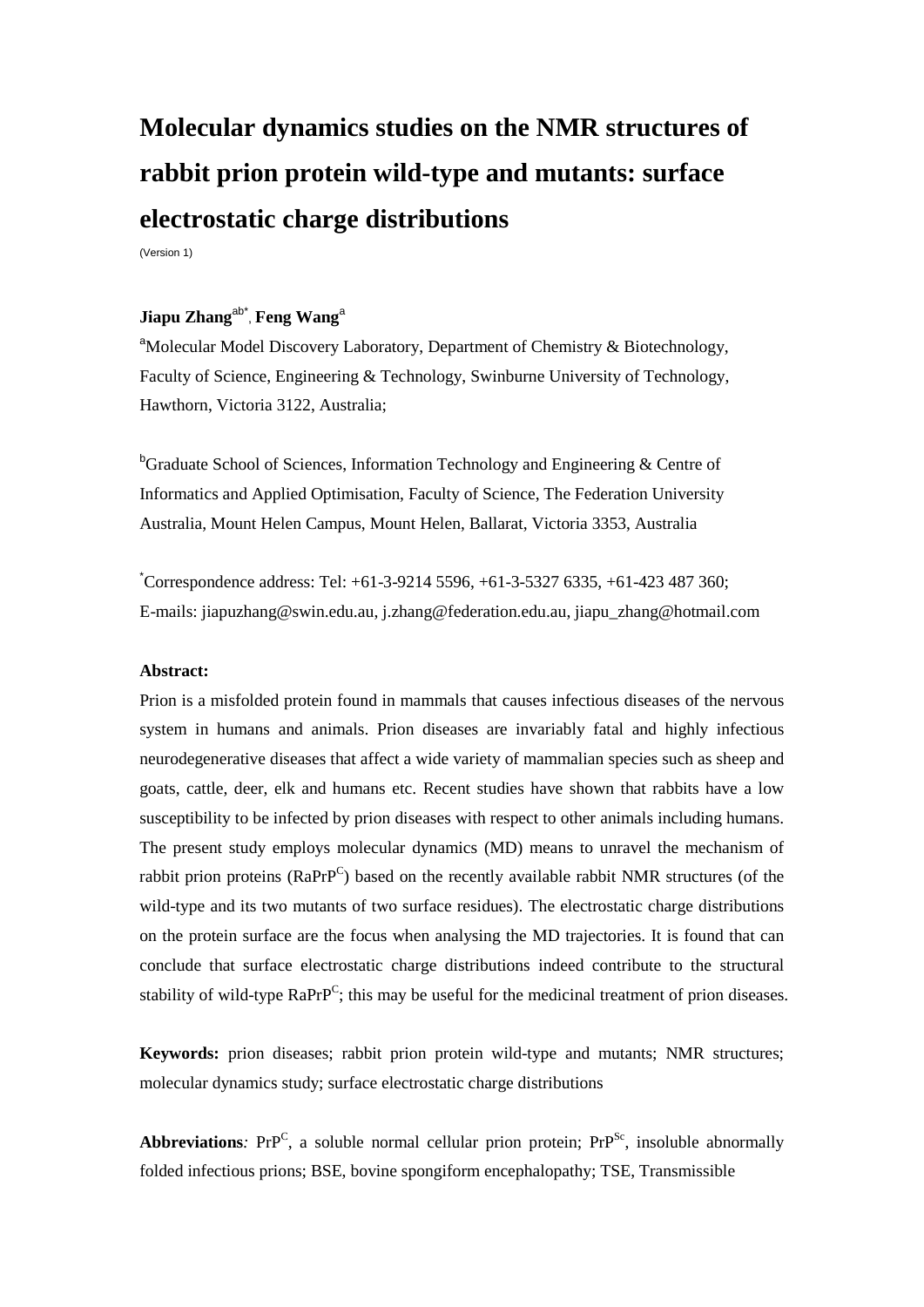Spongiform Encephalopathy; CJD, Creutzfeldt-Jakob Disease; vCJD, variant Creutzfeldt-Jakob Disease; saPMCA, *s*erial *a*utomated Protein Misfolding Cyclic Amplification.

## **Introduction**

It has been a challenge to rational whether the contagious Transmissible Spongiform Encephalopathy (TSE) is caused by prions (Prusiner, 1997 & 1998; Soto & Castilla, 2004; Soto, 2011; Fernandez-Borges et al., 2012). As a misfolded protein, prion is neither a virus, nor a bacterium, and nor any microorganism. Prion disease cannot be caused by the vigilance of the organism immune system but it can freely spread from one species to another species. Humans TSEs (for example, Creutzfeldt-Jakob Disease (CJD) and variant CJD (vCJD)) can happen randomly through a number of processes, such as infections of transplanted tissue, blood transfusions and/or consumption of infected beef products, etc. Many mammals such as cat, mink, deer, elk, moose, sheep, goat, nyala, oryx, greater kudu and ostrich etc. are also susceptible to TSEs. However, a small group of other animals such as rabbits, horses and dogs seem to be little affected by prions (Vorberg, Martin, Eberhard, & Suzette, 2003; Khan et al., 2010; Polymenidou et al., 2008; Zhang, 2011a; Zhang & Liu, 2011). As a result, it is important to understand and to identify the specific causes why these animals are unlikely to be affected by prions, as it will provide insight to prion diseases and help to resolve the prion diseases issue.

The role of PrP<sup>Sc</sup> infection in animals such as rabbit has been subject to a heated debating. Although a number of previous studies showed that a few animals such as rabbits exhibit low susceptibility to be infected by the  $Pr^{Sc}$  (Vorberg, Martin, Eberhard, & Suzette, 2003; Khan et al., 2010; Barlow & Rennie, 1976; Fernandez-Funez et al., 2009; Korth et al., 1997; Courageot et al., 2008; Vilette et al., 2001; Nisbet et al., 2010; Wen et al., 2010a; Wen et al., 2010b; Zhou et al., 2011; Ma et al., 2012), other recent studies do not agree. Rather, recent studies suggested that (i) the rabbit prion may be produced through saPMCA (serial automated Protein Misfolding Cyclic Amplification) in vitro (Chianini et al., 2012; Fernandez-Borges et al., 2012), and (ii) the rabbit prion is infectious and transmissible (Chianini et al., 2012). In their most recently studies, Zhang et al (2014) and Vidal et al. (2013) suggested that rabbits were not challenged directly in vivo by other known prion strains. In addition, the saPMCA results did not pass the test of the known BSE strain of cattle. As a result, rabbits can be considered as a prion resistant species.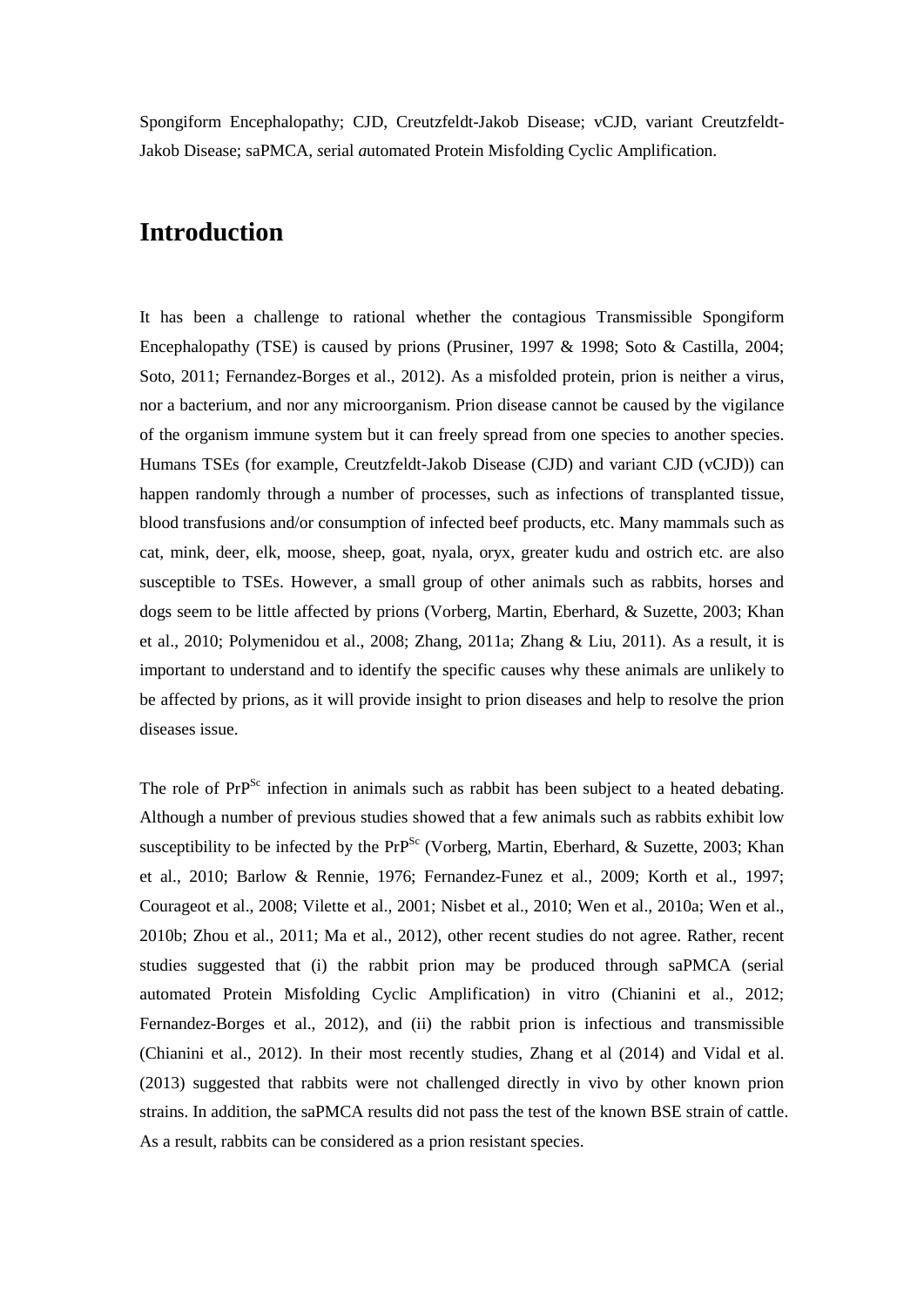A limited number of experimental structural data for  $RaPrP^C$  are available from the Protein Data Bank (PBD: http://www.rcsb.org/). For example, the structures of RaPrP<sup>C</sup> obtained from NMR (Li et al., 2007, with a PBD entry of 2FJ3) and X-ray (Khan et al., 2010, with a PBD entry of 3O79) measurements. As a result, it is desirable to reveal the properties and specific mechanisms of the rabbit  $Pr^{p}(\text{RaPrP}^C)$  and the conversion process of  $Pr^{p}(\text{PrP}^C)$  of rabbit from limited experimental results. Here  $PrP^C$  is a soluble normal cellular prion protein and PrP<sup>Sc</sup> is insoluble abnormally folded infectious and diseased prions. The present study will base on the NMR structure of RaPrP<sup>C</sup> (and its I214V and S173N mutants: NMR structure PDB entries 2JOM, 2JOH, respectively) using molecular dynamics (MD) simulation techniques. The information from the present MD studies is able to provide valuable insight for the  $PrP^C \rightarrow PrP^{Sc}$  conversion. The information will provide useful rational in the design of novel therapeutic approaches and drugs that stop the conversion and disease propagation.

This paper can capture the clear  $\alpha$ -helices→β-sheets conversion of  $Pr^{p^C} \rightarrow Pr^{p^{Sc}}$  under pH environments from neutral to low. Salt bridge (SB) changes of charged residues under these two environments can lead to this conversion. Thus, electrostatic charges of charged residues are focused to study in this paper.

In this study, electrostatic potential (ESP) surfaces of the proteins are calculated in order to determine the shape of the proteins, which helps to reveal how the ligands (drugs) dock into the proteins, the lock and key model in computer-aided drug design (Zhang, 2012). That is, the ESP surfaces are used as indicators for different inhibitors with substrates or transition states of the reaction. These bioinformatics results may be useful to understand the mechanisms and to suggest helpful information in the medicinal treatment of prion diseases. As a result, the analysis of surface electrostatic charge distributions of MD trajectories will be presented. The rest of this paper is organized as follows. The MD simulation materials and methods for NMR structures of RaPrP<sup>C</sup> wild-type and mutants are provided in next section, followed by the analysis and discussion focusing on the MD trajectory results of the surface electrostatic charge distributions and their discussions. Finally, concluding remarks on RaPrP are summarized.

### **Materials and methods**

The materials, e.g., data used in the present study are based on the NMR PDB files of 2FJ3.pdb, 2JOM.pdb, 2JOH.pdb. The MD methods employed are the same as the previous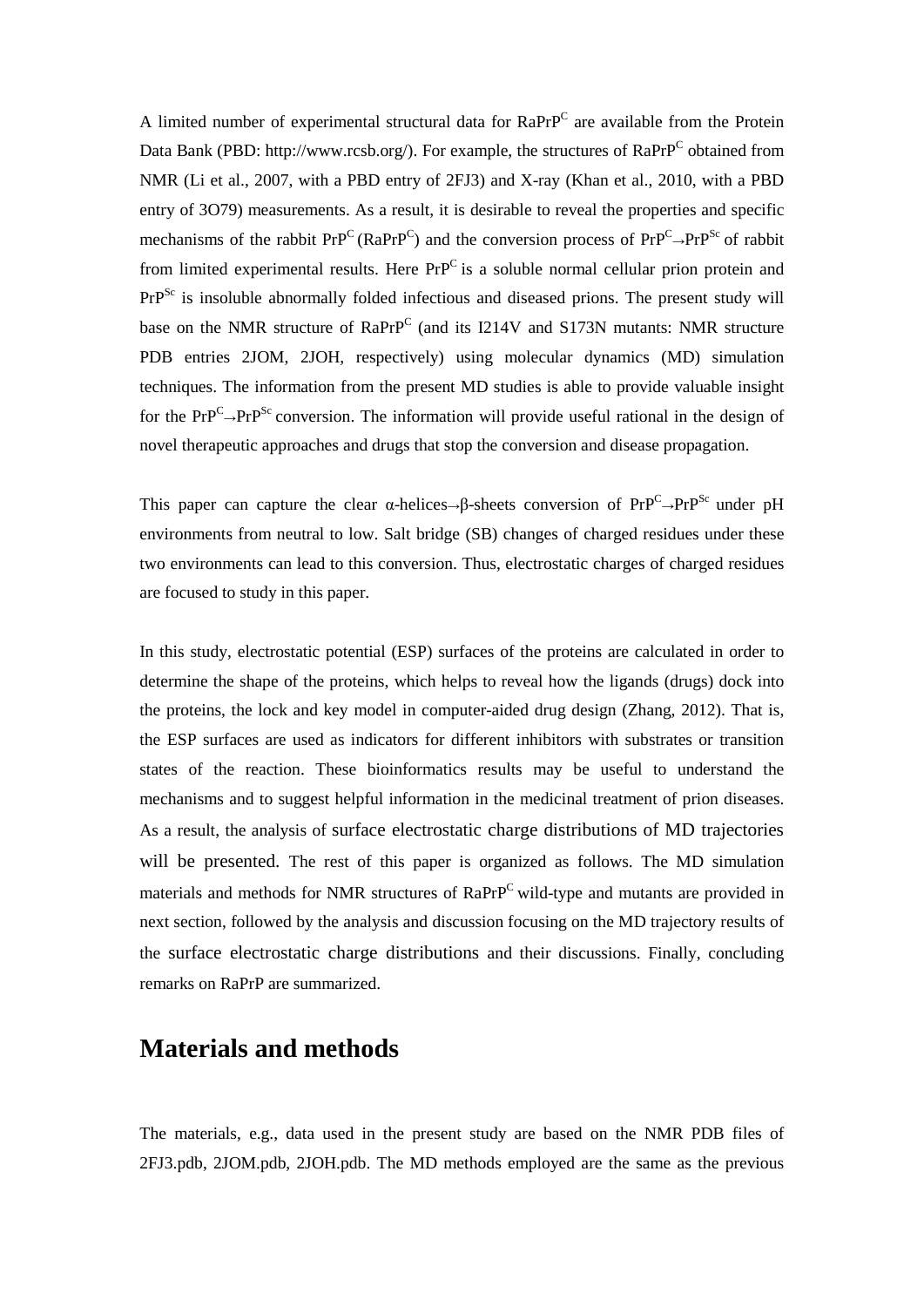studies (Zhang et al., 2014; Zhang, 2010). Briefly, all simulations used the ff03 force field of the AMBER 11 package (Case et al., 2010). The systems were surrounded with a 12  $\AA$  layer of TIP3PBOX water molecules and neutralized by sodium ions using the XLEaP module of AMBER 9. Then 14 Cl-, 14 Cl-, 13 Cl- and 5909, 4185 and 4729 water molecules were added in the rabbit prion wild-type, S173N mutant and I214V mutant, respectively for  $pH < 7$ . To remove the unwanted hydrogen bond contacts, the systems of the solvated proteins with their counter ions were minimized mainly by the steepest descent method and followed by a small number of conjugate gradient steps on the data. Next, the solvated proteins were heated from 100 K to 450 K step by step in a 3 ns duration (prions are not completely removed even at a high temperature of  $600\degree$  (Rhee et al., 2009). For prions many experimental works and molecular dynamics works have done at 500 K (e.g. Sekijima et al., 2003); simulation results on protein structures and their dynamics of this paper showed that the force field parameters are suitable to allow simulations at 450K). Three sets of initial velocities denoted as seed1, seed2 and seed3 are performed in parallel for stability. The thermostat algorithm used is the Langevin thermostat algorithm in constant NVT ensembles. The SHAKE algorithm (only on bonds involving hydrogen) and PMEMD (Particle Mesh Ewald Molecular Dynamics) algorithm with non-bonded cutoff of 12  $\AA$  were used during heating. Equilibrations were reached in constant NPT ensembles under Langevin thermostat for 5 ns. After equilibrations, production MD phase was carried out at 450 K for 30 ns using constant pressure and temperature ensemble and the PMEMD algorithm with the same non-bonded cutoff of 12  $\AA$ during simulations. The step size for equilibration was 0.5 fs and 1 fs in the MD production runs. The structures were saved to file every 1000 steps. The MD simulations are repeated under neutral pH environment.

In order to obtain the low pH (acidic) environment, the residues HIS, ASP, GLU were changed into their zwitterion forms of HIP, ASH, GLH, respectively, and Cl- ions were added by the XLEaP module of the AMBER package. Thus, the SBs of the system (residues HIS, ASP, GLU) under the neutral pH environment were broken in the low pH environment (zwitterion forms of HIP, ASH, GLH). At acidic pH, our MD simulations can also capture the misfolding of prion proteins from RaPrP<sup>C</sup> α-helices to RaPrP<sup>Sc</sup> β-sheets (Cheng et al., 2014).

### **Discussion on the MD methods**

The pmemd.MPI is faster and scales better in parallel than sander.MPI, but pmemd is less accurate than sander. The main reason for choosing PMEMD (Salomon-Ferrer et al., 2013) in our case is that (i) the solvated systems are large, (ii) the MD simulation time are long, and (iii) the parallel supercomputer resources of VLSCI (http://www.vlsci.org.au).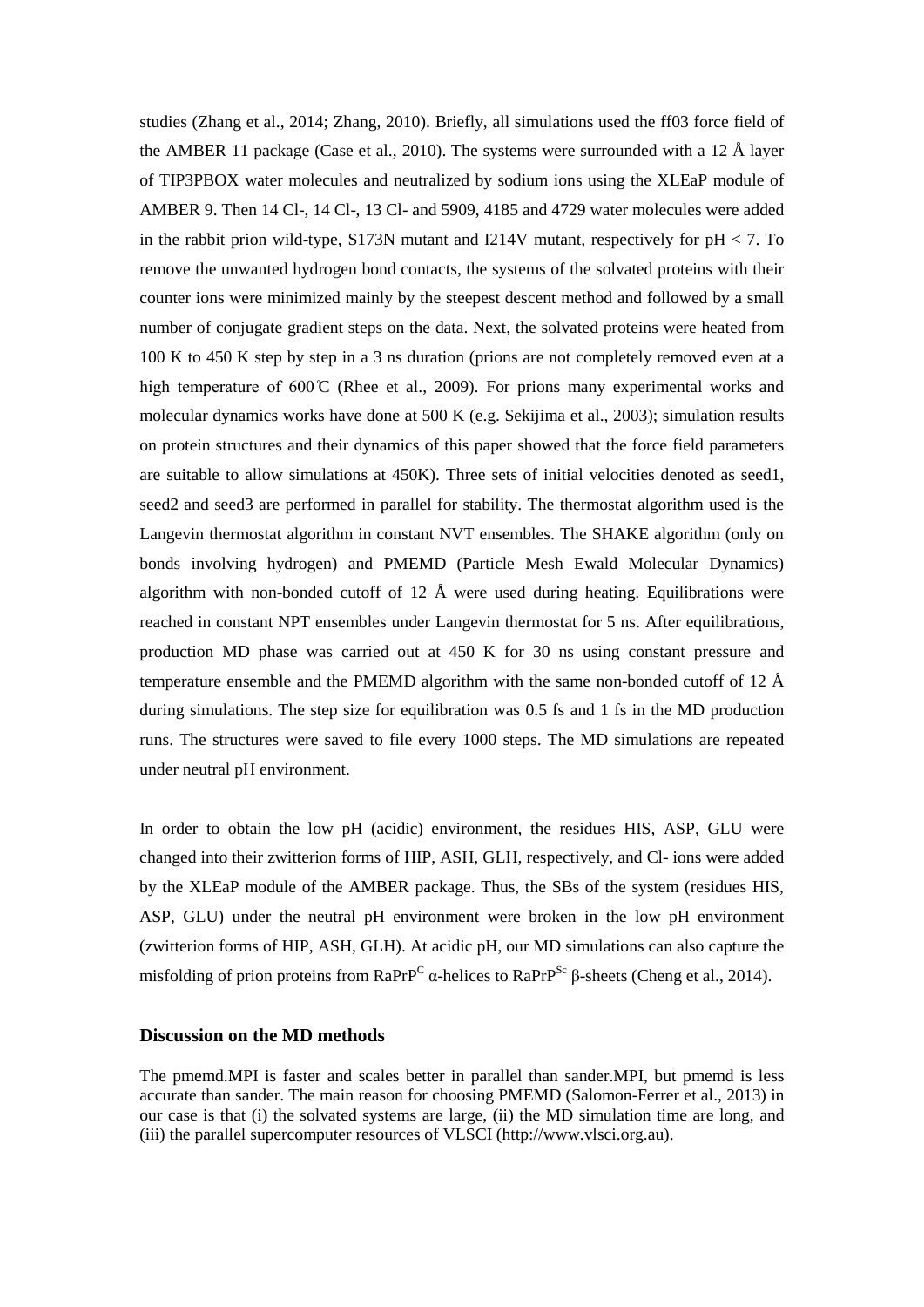The use of cutoffs in GB (Generalized Born) simulations as implemented in PMEMD does not conserve energy, and their use involves an approximation with an unknown effect on accuracy. For this reason, we chose not to implement van der Waals (vdW) and electrostatic cutoffs in the GPU version of this code. Cutoffs for the nonbonded interactions are implemented for explicit solvent simulations with periodic boundary conditions using the PME method, as described in (Götz et al., 2012). However, cutoffs in calculating the effective Born radii are supported.

We explain a bit more about PME and the explicit water with counter ions distribution as described in (Walker R., 2010). In the periodic boundary method the particles being simulated are enclosed in a box which is then replicated in all three dimensions to give a periodic array. During the simulation only one of the particles is represented, but the effects are reproduced over all the image particles with each particle not only interacting with the other particles but also with their images in neighbouring boxes. Particles that leave one side of the box re-enter from the opposite side as their image. In this way the total number of particles in the central box remains constant. The periodic boundary method would appear to be very computationally intensive. However, by employing the PME method it is possible to obtain the infinite electrostatics in a way that scales as NlnN time. This involves dividing the calculation up between a real space component and a reciprocal space component. The use of PME means we are calculating all of the 'infinite' electrostatics and so are not actually truncating the electrostatics. The VDW interactions are still needed though which means we cannot make the cut-off too small less than 8 Å for periodic boundary PME calculations. Prior to MD, we use optimization (first Holding the solute fixed to just minimize the positions of the water and ions and then minimizing the entire system) to relax the system to remove bad VDW and electrostatic interactions and the gaps between the solvent and solute and solvent and box edges, etc. During the equilibration period, we first run short MD at constant volume and then use periodic boundaries to keep the pressure constant and so allow the volume of the box to change. This will allow the water and ions to equilibrate around the solute and come to an equilibrium density. The visual description of colours for charges should be averaged from residue charge.

We have chosen 450 K, which is high temperature to SB. This means that the Cp is low enough to keep the initial structure  $( \Delta G < 0 )$  at 450K (Chan et al., 2011); but it is not simulated using the Gibbs-Helmholtz equation (Chan et al., 2011) by all versions of the Amber package (http://ambermd.org/).

We use FirstGlance in Jmol (http://bioinformatics.org/firstglance/fgij/) to detect all the charges of RaPrPC wild-type, I214V mutant and S173N mutant: 10+ (7 ARG, 3 LYS) (3HIS) and 13- (5 ASP, 7 GLU, 1 C-terminus), in defining the following SBs that we have calculated: ASP146-ARG147, GLU210-ARG207, GLU206-LYS203, GLU206-ARG207, ASP146- HIS139, GLU151-ARG150, GLU151-ARG147, GLU151-ARG155, ASP177-ARG163, GLU145-ARG135, ASP143-HIS139, GLU145-HIS139, GLU195-ARG155, ASP146- ARG150, ASP177-HIS176, ASP143-ARG147, GLU195-LYS193, HIS186-ARG155, HIS186-LYS184, ASP166-ARG163, GLU210-HIS176, HIS139-ARG135, GLU199-LYS193, GLU206-HIS176 (Zhang et al., 2014).

This paper is focusing to study the ESP surface charge distributions. Here in the below we will specially discuss some excellent dielectrique constant (Chan et al., 2011) and dielectric constant (Guest et al., 2011) for the calculations of ESP surface charges.

### **Discussion on dielectrique constant and free energy**

The dielectric response for a particular region of the protein is obtained at the microscopic level by employing a TI/MD (Thermodynamic Integration / Molecular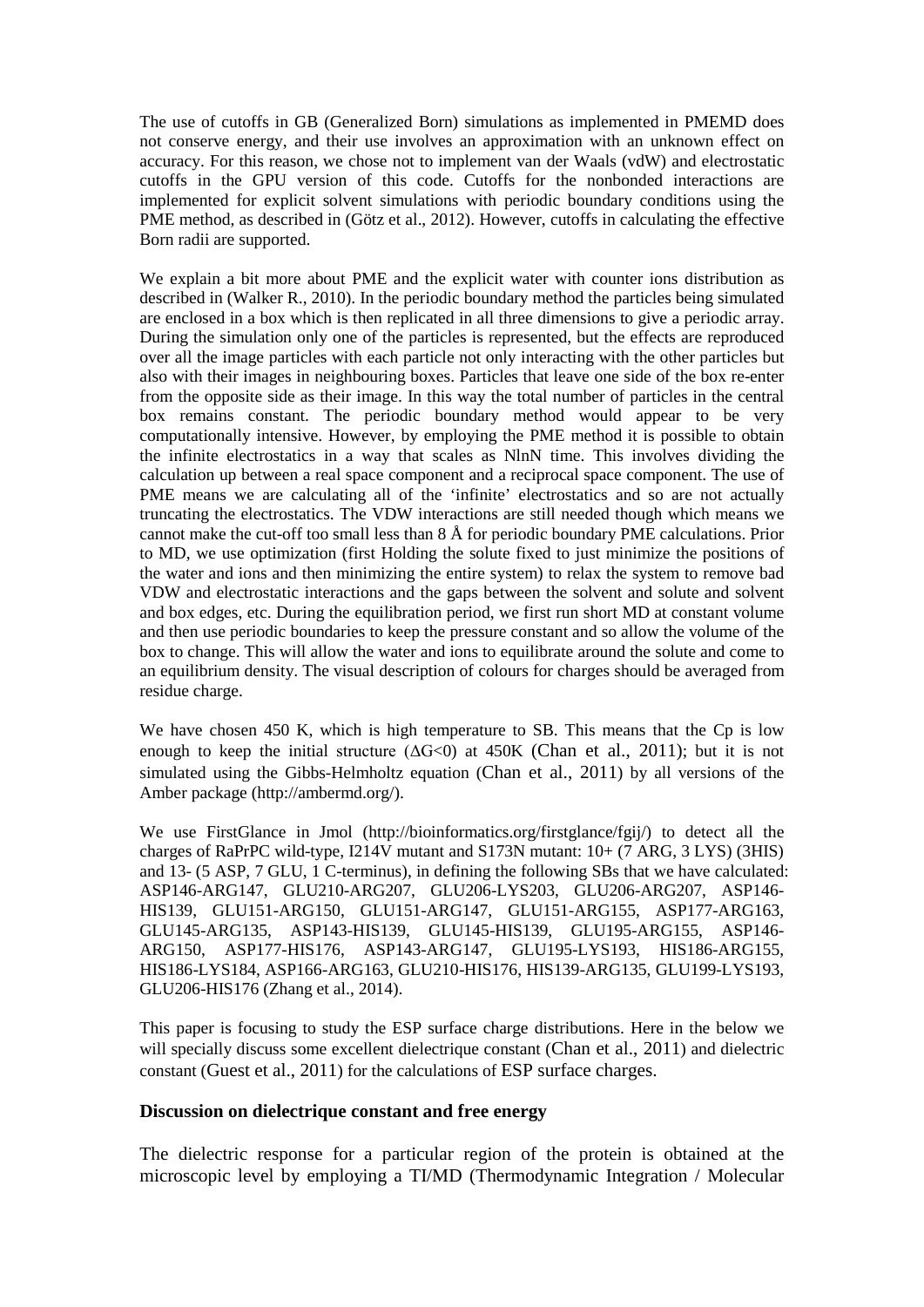Dynamics) method; MD simulations and "TI" are used to determine how the protein responds to charge insertion at a particular site at the atomistic level. In this paper we presented the external polarisation in terms of charges (positives, neutral, negatives). This paper uses Maestro 9.7 2014-1 (Academic use only) free package (http://www.schrodinger.com/) to draw the Poisson-Boltzmann ESP surface charges of the external polarisation: we choose indi=1.0 as the solute dielectric constant, exdi=80.0 as the solvent dielectric constant, and 12  $\AA$  as the solvent radius, 450 K as the Temperature, and EPS mapped on molecular surface is chosen. We know that the delta  $\Delta$ Cp => $\Delta$ Gu=f(T) is a good method to show how a molecular structure is more stable with a SB (Figure S4 of (Chan et al., 2011)); using the delta method on the 2FJ3.pdb file of the rabbit PrP, the distance of ASP177-ARG163 (O-N) gives a SB of 10 Å which is nearly null in terms of energy. But this is just the result of one snapshot under special conditions; during the whole MD simulations at temperatures such as 300 K, 350 K, 400 K, 450 K, and 500 K the distance of ASP177-ARG163 (O–N) is at the SB distance during most of the 30 ns' MD simulation time.

#### **About dielectric constant**

In the method using a mesoscopique dielectric constant a nice figure (Figure 4B of (Guest et al., 2011)) shows the change of ε which gives what is under the coloured surface. The transparent surfaces shows contours of equal dielectric as determined from heterogeneous mesoscopique dielectric theory (Guest et al., 2011). SBs into the core of the protein will show a better energy for stabilization (weak ε, therefore better  $\Delta G_u$ ) than all SBs rather on the external protein. All the charges we are showing as red and blue are not just on the periphery. SBs are calculated by oppositely-charged atoms that are within 6.5 Å and are not directly hydrogen-bonded. It should be the average charge calculated per residue or the specific atom charge of the residue. The donor residues involved are ASP, GLU, HID and the acceptor residues involved are LYS, ARG, [HID, and](mailto:HID@ND1.HD1,%20and) the real computed distance is within  $6.5 \text{ Å}$  in Amber package. On prion proteins, Guest et al. (2011) declared "Salt bridges known to be absent in disease causing human mutants of the prion protein were found to be among the strongest present in the protein, so that the human mutants were electrostatically the least stable of those proteins studied. Conversely, the prion protein with the most stable salt bridges belonged to a species known to be resistant to prion disease (frog)" (Guest et al., 2010 & 2011).

### **Results and discussion**

The MD results from the simulations are summarized in Figures 1, 2 and 3, respectively, under the parallel conditions of seed1, seed2 and seed3 in the duration of 30 ns. Each figure, say, Figure 1, it composes of six panels --- three on the left for the system under the neutral pH condition and three on the right for the systems under the acidic (low pH) solutions. The variations of the secondary molecular structures of the wild-type (RaPrP<sup>C</sup>) and its I214V and S173N mutants are given on the top row, middle row and bottom row, respectively. As a result, the six panels in Figure 1 can be called as 1N1, 1N2, 1N3, 1L1, 1L2 and 1L3, for the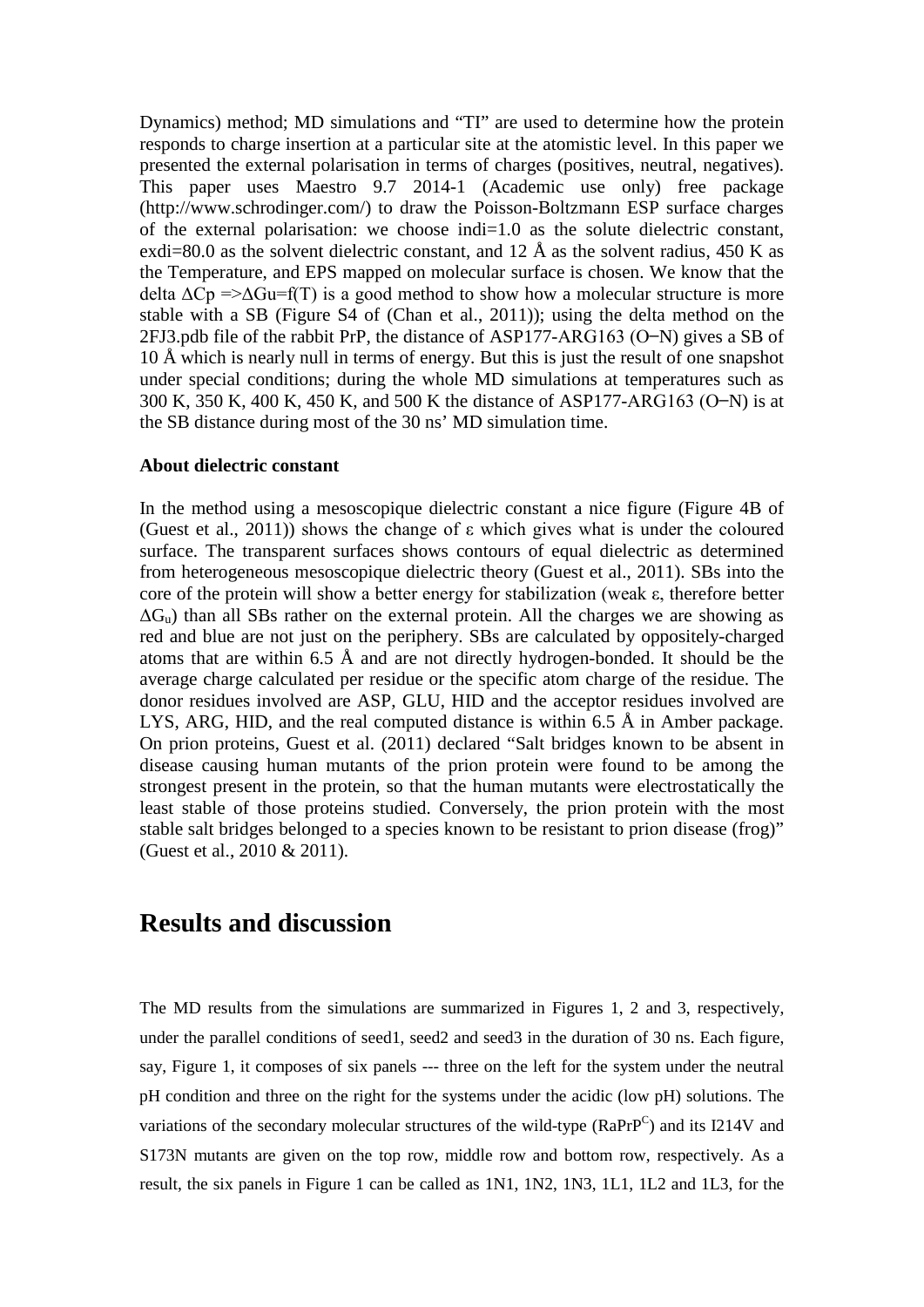results under seed1 conditions, in neutral pH environment for RaPrP<sup>C</sup>, I214V mutant and S173 mutant for 1N1, 1N2 and 1N3; in low pH environment (acidic) for RaPrP<sup>C</sup>, I214V mutant and S173 mutant for 1L1, 1L2 and 1L3. For example, 1L2 is the results for seed1 conditions in low pH solution for I214V mutant. Within each panel, say, 1N1 (the top-left corner panel), three subpanels named H1, H2 and H3 from bottom to top represents the  $\alpha$ helix 1,  $\alpha$ -helix 2 and  $\alpha$ -helix 3 of the prion protein, respectively.

Under the convention, coloured codes represent various helices. The information in the figures was produced using the DSSP program (Kabsch & Sander, 1983). For example, red, green, yellow, blue, dark blue, purple and orange represent for H, I, G, B, E, T and S, accordingly. The coloured codes represent various helices. For example, letter H refers to the α-helix, I refers to the π-helix, G refers to the 3-helix or 3/10 helix, B refers to the residue in isolated β-bridge, E refers the extended strand (participates in β-ladder), T refers to the hydrogen bonded turn, and S refers to the bend. The colour coded letters are given in the figures.

As can be seen from Figures 1-3, the top-left corner panels, i.e, 1N1, 2N1 and 3N1 are dominated by red colour, indicating that under the neutral pH conditions, the three α-helices (H1, H2 and H3) of the wild-type prion  $RaPrP^C$ , remain dominant the  $\alpha$ -helices without significant changes during the period of 30 ns, regardless the seed conditions. For example, the  $\alpha$ -helices (H1, H2 and H3 in red colour) of 1N1 in Figure 1 (top-left panel) does not experience any apparent colour changes, indicating that under the neutral pH condition, the  $\alpha$ helices of the wild-type prion resist structural changes. This is particular the case in H3 and H2, although small noticeable changes in H1 has been observed. However, the I214V (second rows) and S173N (third rows) mutants of the wild-type prion protein show significant changes indicated by their changes of colour codes. This is also the cases under acidic condition (i.e., low pH environment) on the right hand side of the figures, which shows colourful panels---indication very little similarities can be seen in the corresponding bands. As Figures 1, 2 and 3 are under parallel conditions with similar changes patterns, the following discussion will focus on Figure 1 under seed1 conditions.

In Figure 1, the 1N1 panel is unique---it is dominant by red, indicating little mutational changes, whereas all other panels in this figure results in colourful changes. It reveals that the three  $\alpha$ -helices of the wild-type (RaPrP<sup>C</sup>) prion protein are unfolded and remain in the same structures under neutral pH conditions. However, in low pH environment, this wild-type prion protein (1L1) turns into a colourful panel of almost all of the seven colours but large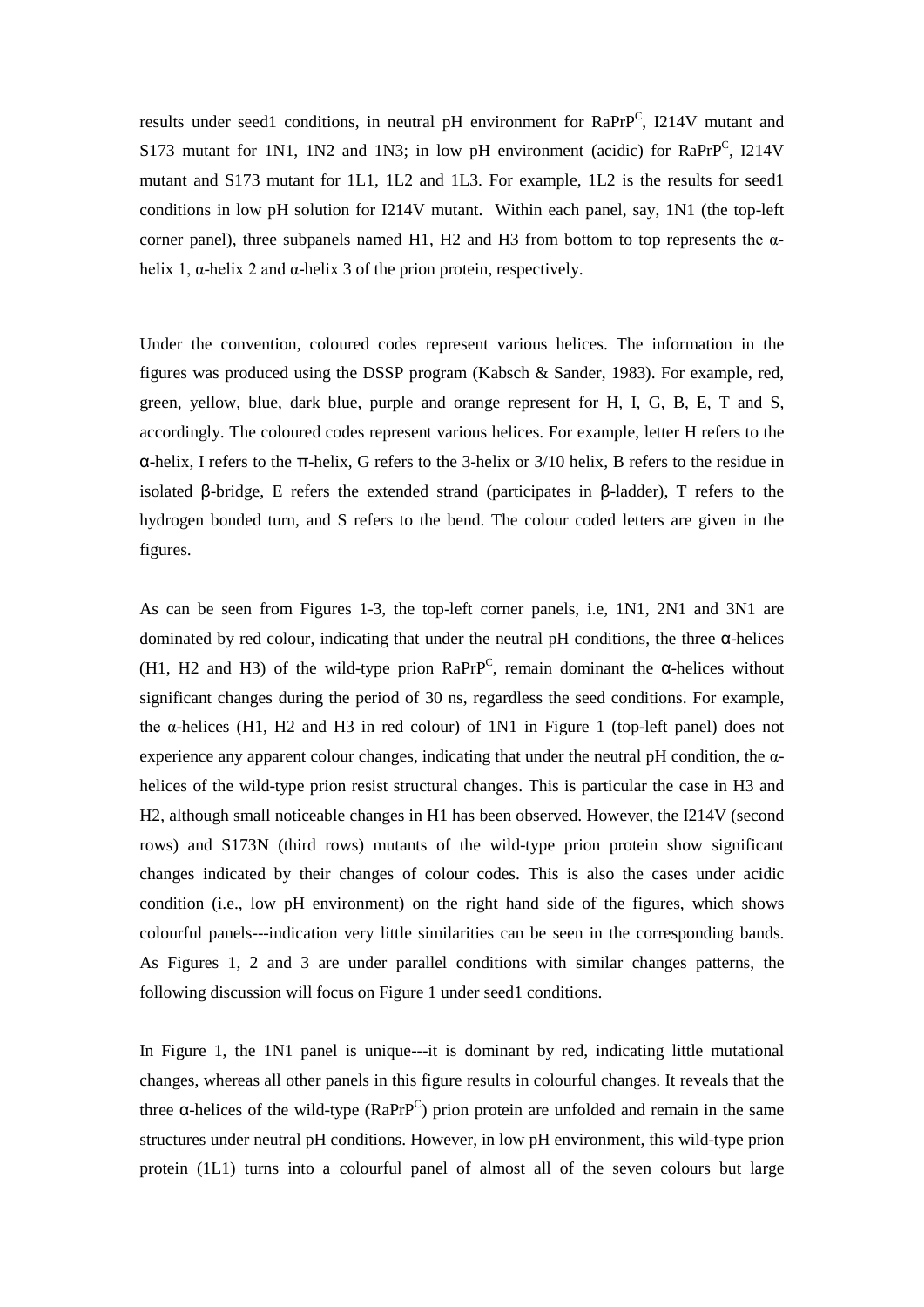presentation of orange (hydrogen bonded bend). Therefore, under acidic condition (low pH environment), the SB network of the wild-type  $(RaPrP^C)$  is broken thus leads to the unfolding of the stable  $\alpha$ -helical structures of RaPrP<sup>C</sup> (Zhang et al, 2014). Hence, it suggests that the structural distributions of the wild-type  $(RaPrP^C)$  protein depends on the pH. On the other hand, the I214V and S173N mutants under either neutral or low pH environment, such as 1N2/1L2 and 1N3/1L3, are unfolded into rich β-sheet structures. Generally, we could see the clear secondary structure changes from  $(\alpha_{-}, \pi_{-}, 3_{10})$  helix structures to β-sheet (ladder and bridge) structures from Figures 1~3.



Figure 1: Seed1. Secondary Structure graphs for RaPrP<sup>C</sup> wild-type, I214V mutant and S173N mutant (from up to down) at 450 K (x-axis: time (0-30 ns), y-axis: residue number (124-228); left column: neutral pH, right column: low pH. H is the α-helix, I is the π-helix, G is the 3-helix or 3/10 helix, B is the residue in isolated β-bridge, E is the extended strand (participates in β-ladder), T is the hydrogen bonded turn, and S is the bend.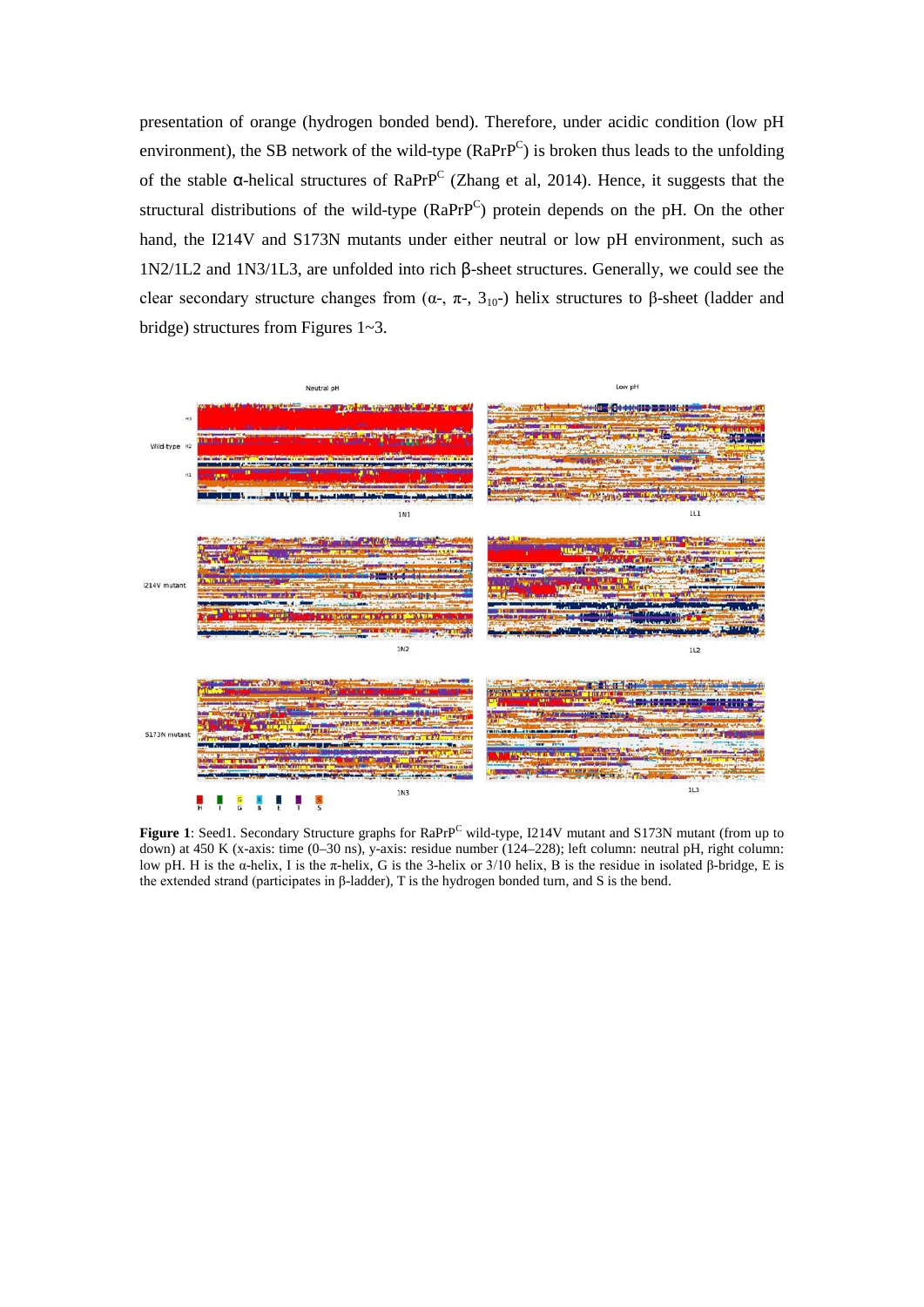

Figure 2: Seed2. Secondary Structure graphs for RaPrPC wild-type, I214V mutant and S173N mutant (from up to down) at 450 K (x-axis: time (0–30 ns), y-axis: residue number (124–228); left column: neutral pH, right column: low pH. H is the α-helix, I is the π-helix, G is the 3-helix or 3/10 helix, B is the residue in isolated β-bridge, E is the extended strand (participates in β-ladder), T is the hydrogen bonded turn, and S is the bend.



Figure 3: Seed3. Secondary Structure graphs for RaPrP<sup>C</sup> wild-type, I214V mutant and S173N mutant (from up to down) at 450 K (x-axis: time (0–30 ns), y-axis: residue number (124–228); left column: neutral pH, right column: low pH. H is the α-helix, I is the π-helix, G is the 3-helix or 3/10 helix, B is the residue in isolated β-bridge, E is the extended strand (participates in β-ladder), T is the hydrogen bonded turn, and S is the bend.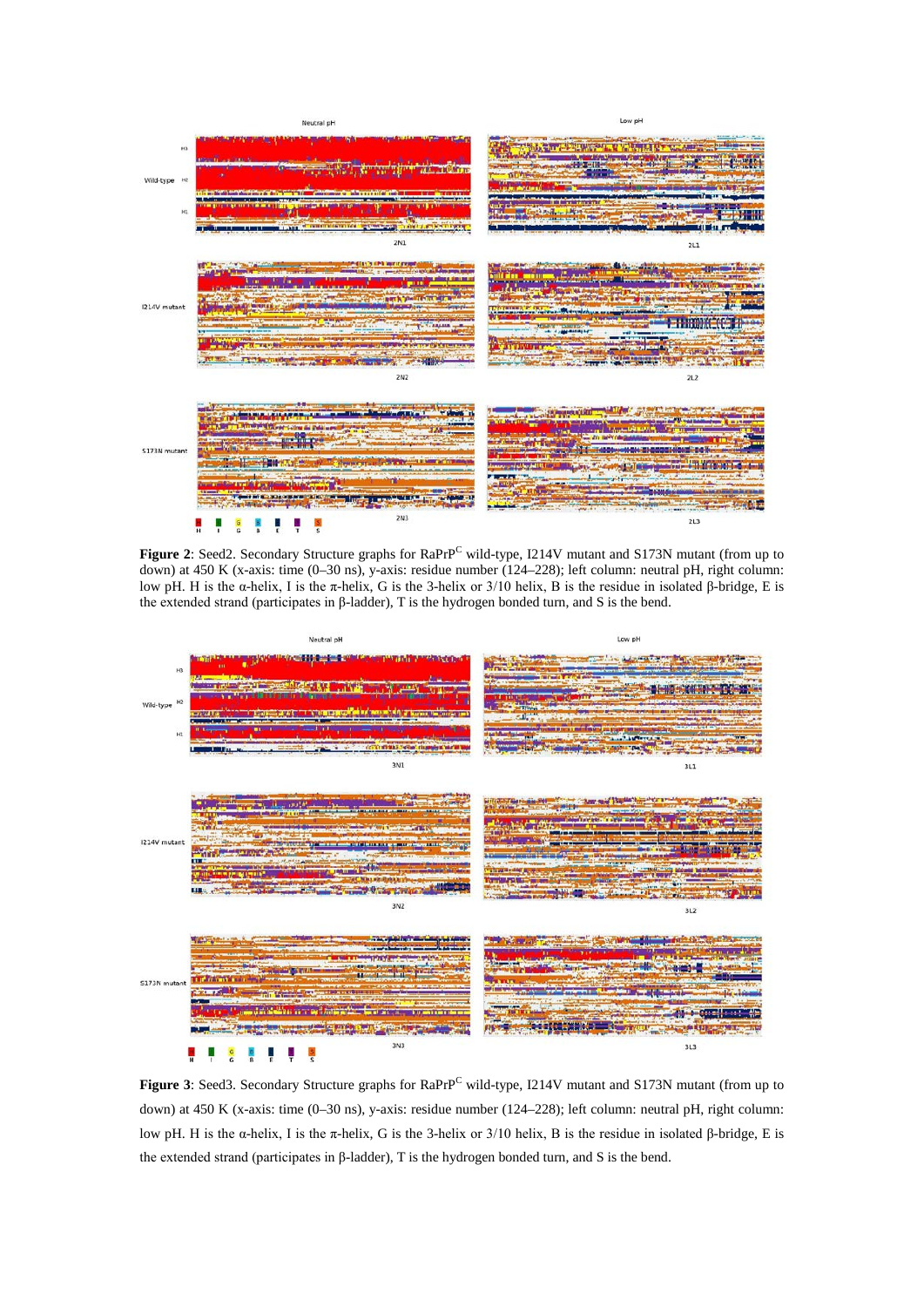Residue at 214 within the C terminus could potentially influence the conversion of RaPrP<sup>C</sup> to RaPrP<sup>Sc</sup> (Vorberg et al., 2003). For residue at 173 in the  $\beta$ 2-α2 loop, Wen et al. (2010) reported a large-continuous-positive-charge-surface ESP, which is unique to the RaPrPC prion protein (Wen et al, 2010b). In the studies, the solution structures (backbones) of the  $RaPrP^C$ protein and its S173N variant are determined for their structured C-terminal domains. It suggested that the highly ordered β2-α2 loop has been well recognized by the NMR-signals contribute to the structural stability of RaPrP<sup>C</sup> (Wen et al., 2010a,b) at one snapshot of 300 K and 1 ATM condition. In Figure 4, the surface EPS charge distributions are calculated based on the NMR structure of the RaPrP<sup>C</sup> wild type.

Figures 5 and 6 show the surface ESP charge distributions of the wild-type RaPrP<sup>C</sup> protein at a temperature of 450 K for the neutral pH environment obtained in the present study. Figure 5 gives the snapshots at 5 ns, 10 ns, 15 ns, 20 ns, 25 ns, 30 ns, for the conditions of seed1 (first row), seed2 (second row) and seed3 ( $3<sup>rd</sup>$  row). In the figure, the charges coloured by red and blue represent negative and positive respectively. As shown in Figure 5, it is discovered that a large region of positive charge (blue) distribution has still been reserved during the long MD simulation of 30 nanoseconds. However, the continuous of the land has not been always reserved yet (where continuous means connect to each other, not discreted), as indicated by Figure 6 with rotational views.



Figure 4: Surface electrostatic charge distributions for the NMR structure of RaPrP<sup>C</sup> wild-type, where blue is for positive charge whereas red is for negative charge. The pb\_potential\_volume is ±43.8195.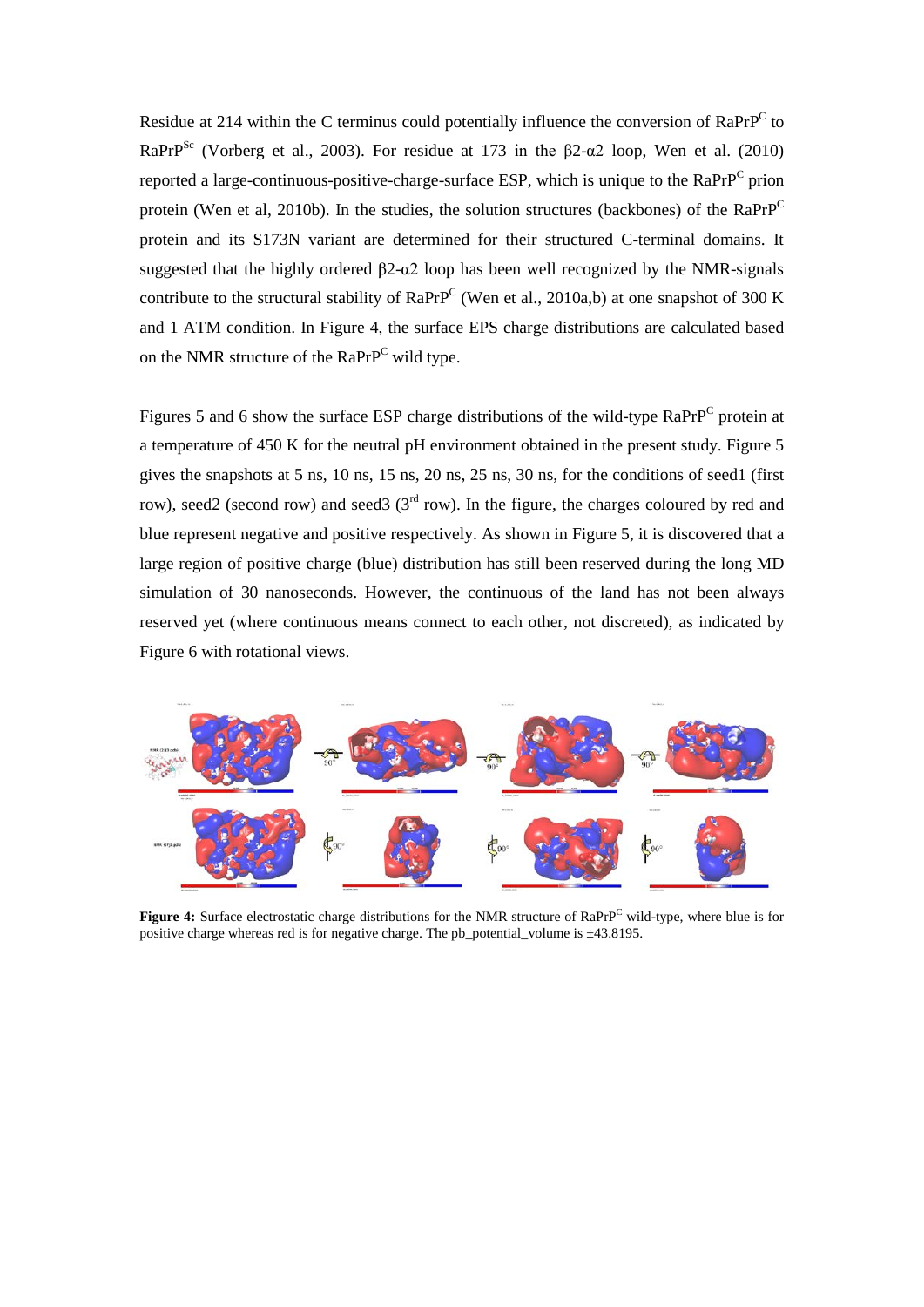

**Figure 5:** Surface electrostatic charge distributions for RaPrP<sup>C</sup> wild-type at 450 K in neutral pH environment at 5 ns, 10 ns, 15 ns, 20 ns, 25 ns, 30 ns (left to right), where blue is for positive charge whereas red is for negative charge. Up to down: seed1~seed3. The pb\_potential\_volumes for seed1 are  $\pm 21.3561$  (5 ns),  $\pm 27.637$  (10 ns), ±23.9485 (15 ns), ±28.2425 (20 ns), ±32.4692 (25 ns), ±25.1583 (30 ns), for seed2 are ±26.452 (5 ns), ±19.6673 (10 ns), ±28.1642 (15 ns), ±25.912 (20 ns), ±31.4185 (25 ns), ±29.0557 (30 ns), and for seed3 are ±24.138 (5 ns),  $\pm 28.8575$  (10 ns),  $\pm 26.5422$  (15 ns),  $\pm 21.7444$  (20 ns),  $\pm 31.0833$  (25 ns),  $\pm 28.0295$  (30 ns).



Figure 6: Surface electrostatic charge distributions for the average structure of 30 ns' MD of RaPrP<sup>C</sup> wide-type at 450 K in neutral pH environment, where blue is for positive charge whereas red is for negative charge. Up to down: seed1~seed3. The pb\_potential\_volumes for seed1, seed2, seed3 are ±25.8555, ±25.328, ±33.5938 respectively.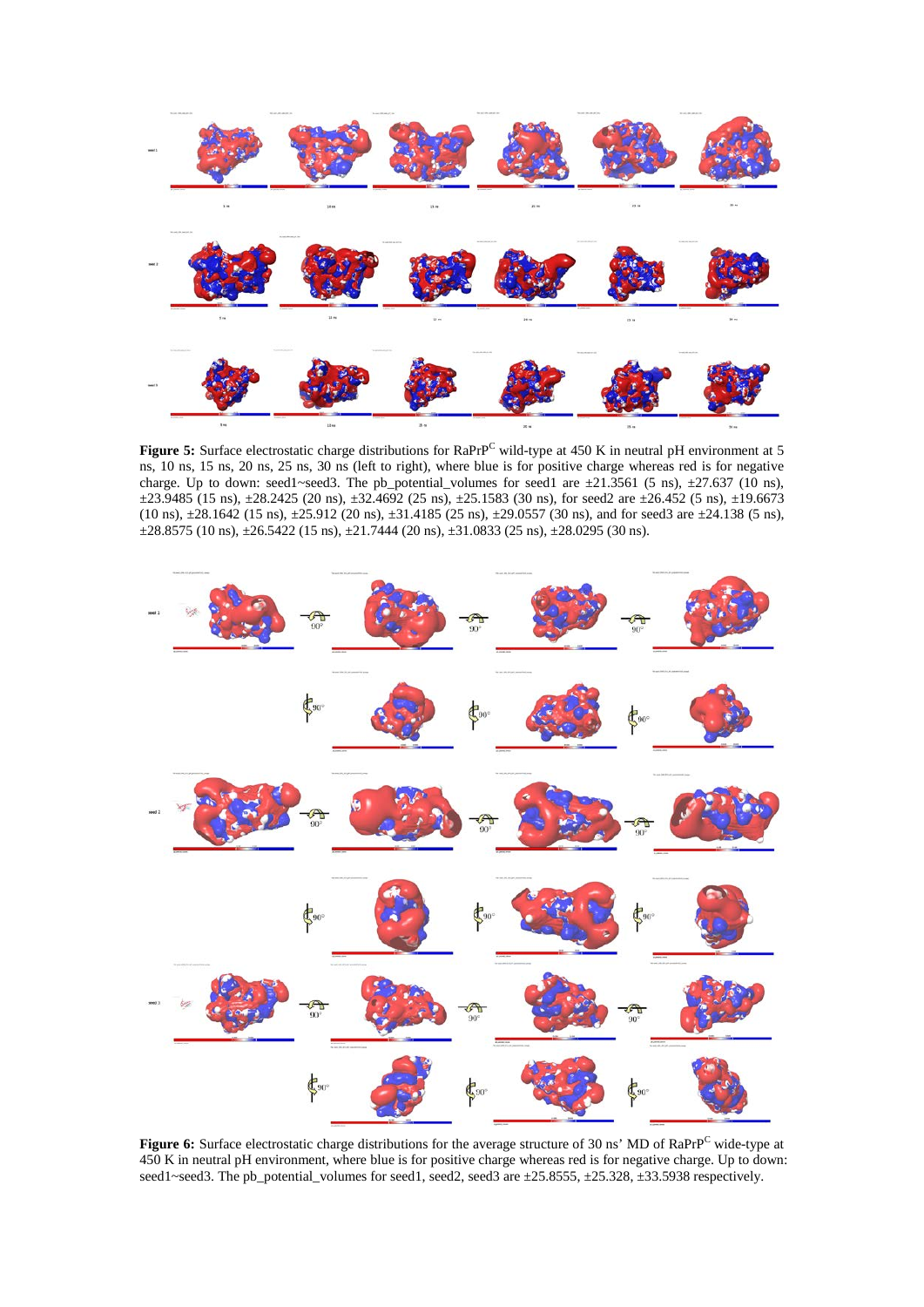The I214V mutation does not change the ESP due to the non-charged feature of the two amino acids at site 214 (Wen et al., 2010a). Figure 7 shows the surface ESP charge distributions of the mutation of the wild-type  $RaPrP^C$  protein at a temperature of 450 K in the neutral pH environment obtained in the present study. However, it reveals that the structures of I214V mutant do not unfold from the  $\alpha$ -helices (refer to Figures 1~3) in the 30 ns duration of the MD simulation. This suggests that the ESP may be not the reason leading to the structure unfolding of the I214V mutant of the RaPrP<sup>C</sup> protein.

The S173 mutation, however, just lies in the β2-α2 loop. Thus this mutation S173N leads to the changes of the network of the ESP in this loop, which is indicated in Figure 8 under seed1 and seed2 conditions, which is very different from seed3 conditions in the same figure. It indicates that the ESP may lead to the structure unfolding of the S173N mutant of the  $RaPrP^C$  protein in seed1 and seed2, whereas the ESP may be not the reason for the structure unfolding of the S173N mutant of the RaPrP<sup>C</sup> protein. From Figures 6~8, we may see that the pb\_potential\_volume for wild-type is less than for mutants.



Figure 7: Surface electrostatic charge distributions for the average structure of 30 ns' MD of RaPrP<sup>C</sup> I214V mutant at 450 K in neutral pH environment, where blue is for positive charge whereas red is for negative charge.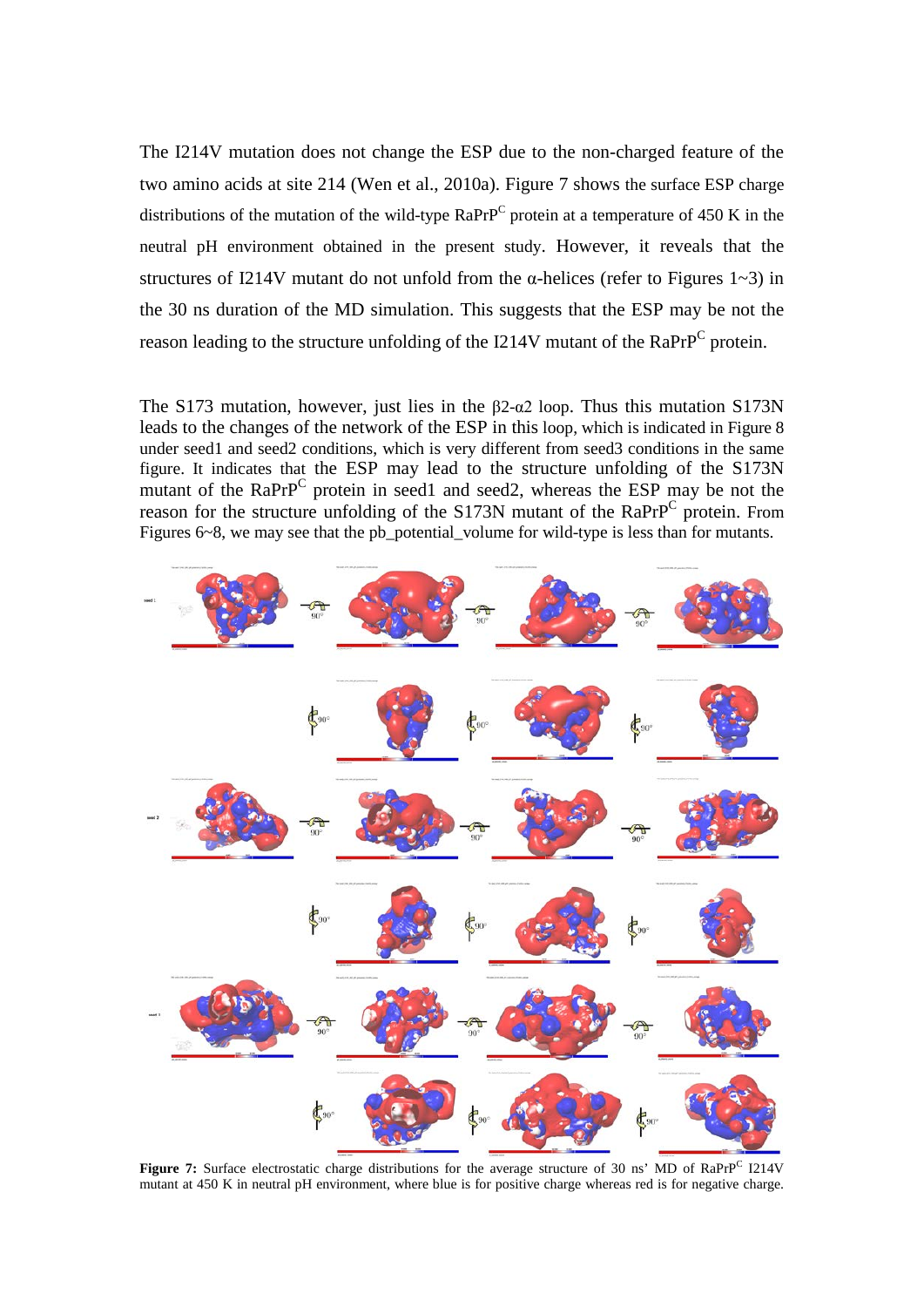

Up to down: seed1~seed3. The pb\_potential\_volumes for seed1, seed2, seed3 are  $\pm 34.9142$ ,  $\pm 38.007$ ,  $\pm 40.6668$ respectively.

Figure 8: Surface electrostatic charge distributions for the average structure of 30 ns' MD of RaPrP<sup>C</sup> S173N mutant at 450 K in neutral pH environment, where blue is for positive charge whereas red is for negative charge. Up to down: seed1~seed3. The pb\_potential\_volumes for seed1, seed2, seed3 are  $\pm$ 42.8397,  $\pm$ 39.629,  $\pm$ 31.4955 respectively.

# **Conclusions**

There are still a number of challenges remain in "prion" theory. The present study using the molecular dynamic simulation strategies has found that surface electrostatic charge distributions play an important role in the structural stability of RaPrP<sup>C</sup> but are clearly not the only reason contributing to the structural stability the  $RaPrP^C$  protein. This finding only partially agrees to the conclusion that "large-continuous-positive-charge-surface ESP contributes to the structural stability of RaPrP<sup>C</sup>" (especially in the  $\beta$ 2- $\alpha$ 2 loop region) (Wen et al., 2010a,b). Further studies to understand the specific mechanism of  $RaPrP^C$  are still needed.

# **Acknowledgments**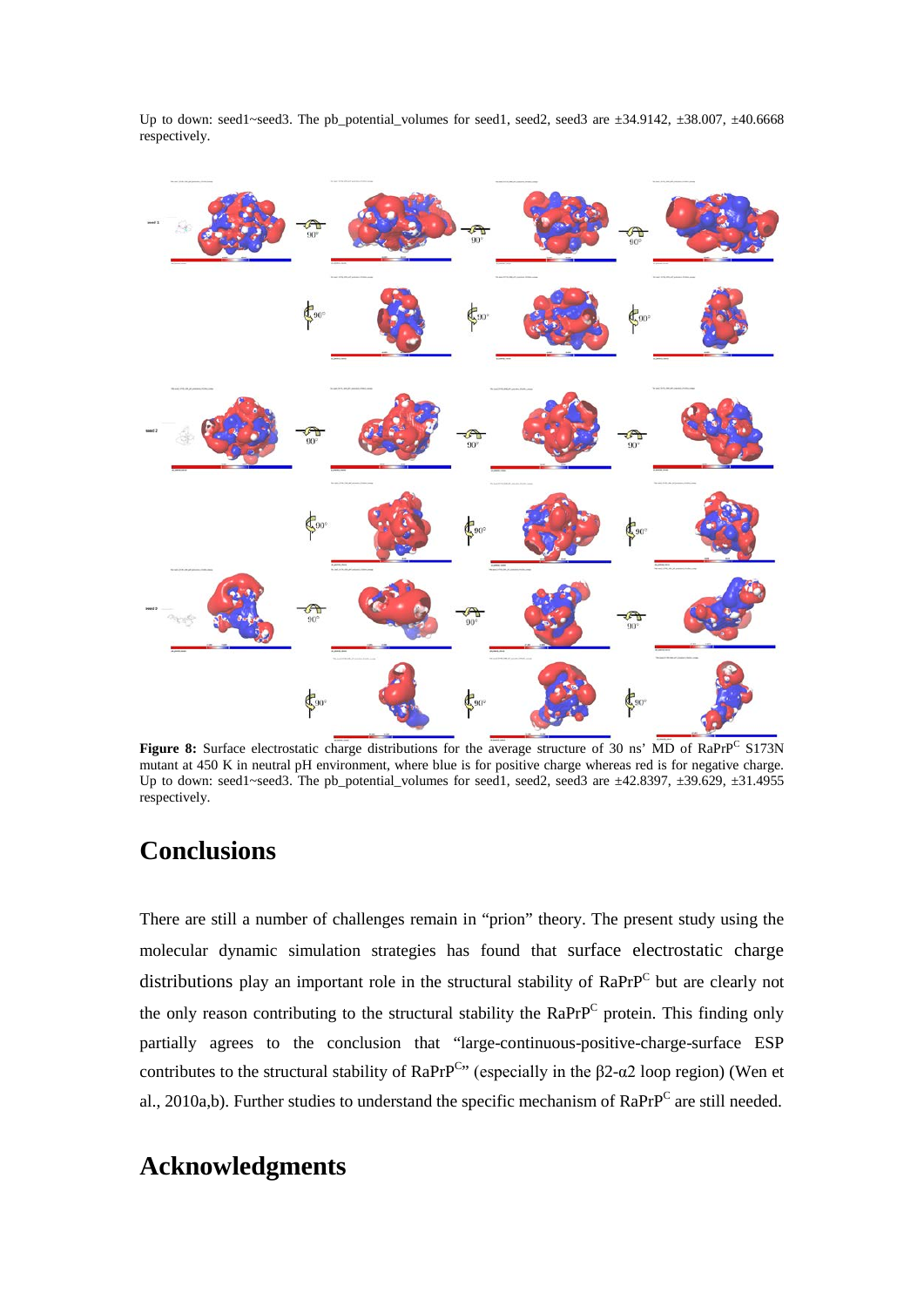One of the authors (JPZ) thanks Dr. Marawan Ahmed for his suggestion to use the Maestro 9.7 (Academic Use Only) to draw the surface electrostatic charge graphs. This research has been supported by a Victorian Life Sciences Computation Initiative (VLSCI) grant numbered VR0063 on its Peak Computing Facility at the University of Melbourne, an initiative of the Victorian Government of Australia. Swinburne University G2 supercomputing facilities are also acknowledged.

### **References**

Barlow, R.M., & Rennie, J.C. (1976). The fate of ME7 scrapie infection in rats, guinea-pigs and rabbits. *Research in Veterinary Science 21*, 110-111.

Case, D.A., Darden, T.A., Cheatham, T.E., Simmerling, III C.L., Wang, J., Duke, R.E., Luo, R., Walker, R.C., Zhang, W., Merz, K.M., Roberts, B.P., Wang, B., Hayik, S., Roitberg, A., Seabra, G., Kolossvry, I., Wong, K.F., Paesani, F., Vanicek, J., Liu, J., Wu, X., Brozell, S.R., Steinbrecher, T., Gohlke, H., Cai, Q., Ye, X., Wang, J., Hsieh, M.-J., Cui, G., Roe, D.R., Mathews, D.H., Seetin, M.G., Sagui, C., Babin, V., Luchko, T., Gusarov, S., Kovalenko, A., Kollman, P.A. (2010) *AMBER 11*, University of California, San Francisco.

Chan, C.-H., Yu, T.-H., Wong, K.-B. (2011) Stabilizing Salt-Bridge Enhances Protein Thermostability by Reducing the Heat Capacity Change of Unfolding. *PLoS ONE 6(6)*, e21624.

Cheng, C.J., & Daggett, V. (2014) Molecular dynamics simulations capture the misfolding of the bovine prion protein at acidic pH. *Biomolecules 4(1)*, 181-201.

Chianini, F., Fernndez-Borges, N., Vidal, E., Gibbard, L., Pintado, B., de Castro, J., Priola, S.A., Hamilton, S., Eatona, L.S., Finlayson, J., Pang, Y., Steele, P., Reid, H.W., Dagleish, M.P., Castilla, J. (2012). Rabbits are not resistant to prion infection. *Proceedings of the National Academy of Sciences USA 109(13)*, 5080-5085.

Courageot, M.P., Daude, N., Nonno, R., Paquet, S., Di Bari, M.A., Le Dur, A., Chapuis, J., Hill, A.F., Agrimi, U., Laude, H., Vilette, D. (2008). A cell line infectible by prion strains from different species. *Journal of General Virology 89*, 341-347.

Fernandez-Borges, N., Chianini, F., Erana, H., Vidal, E., Eaton, S.L., Pintado, B., Finlayson, J., Dagleish, M.P., Castilla, J. (2012). Naturally prion resistant mammals: A utopia? *Prion 6(5)*, 425-429.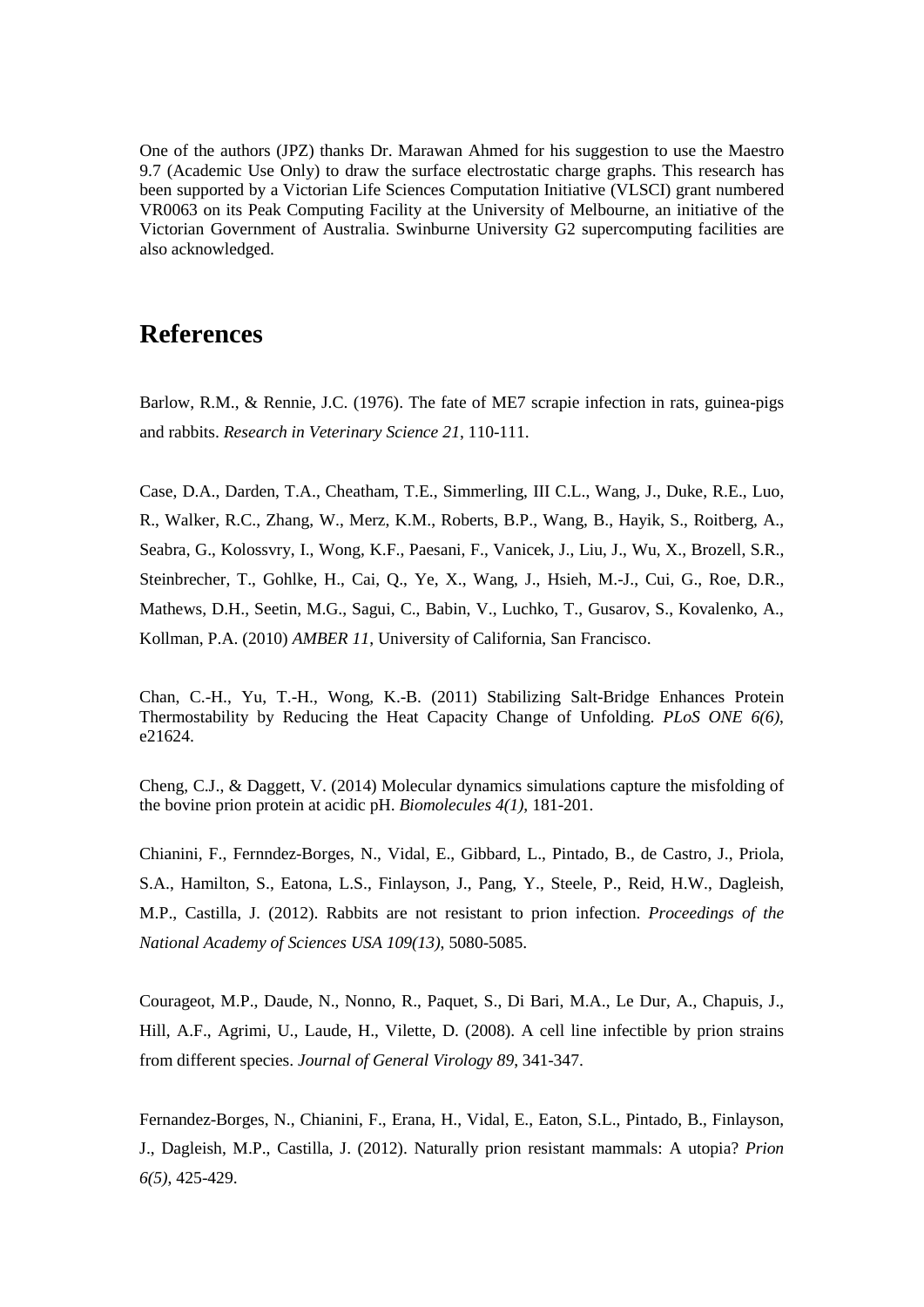Fernandez-Funez, P., Casas-Tinto, S., Zhang, Y., Gomez-Velazquez, M., Morales-Garza, M.A., Cepeda-Nieto, A.C., Castilla, J., Soto, C., Rincon-Limas, D.E. (2009). In vivo generation of neurotoxic prion protein: role for hsp70 in accumulation of misfolded isoforms. *PLoS Genetics 5*, e1000507.

Götz AW, Williamson MJ, Xu D, Poole D, Grand SL, Walker RC (2012) Routine microsecond molecular dynamics simulations with AMBER on GPUs. 1. generalized born. *Journal of Chemical Theory and Computation 8*, 1542−1555

Guest, W.C., Cashman, N.R., & Plotkin, S.S. (2010) Electrostatics in the stability and misfolding of the prion protein: salt bridges, self-energy, and salvation. *Biochemistry and Cell Biology 88*, 371-381.

Guest, W.C., Cashman, N.R., & Plotkin S.S. (2011) A theory for the anisotropic and inhomogeneous dielectric properties of proteins. *Physical Chemistry Chemical Physics 13(13)*, 6286-6295.

Kabsch, W., & Sander, C. (1983). Dictionary of protein secondary structure: pattern recognition of hydrogen-bonded and geometrical features. *Biopolymers 22*, 2577-2637.

Khan, M.Q., Sweeting, B., Mulligan, V.K., Arslan, P.E., Cashman, N.R., Pai, E.F., Chakrabartty, A. (2010). Prion disease susceptibility is affected by  $\beta$ -structure folding propensity and local side-chain interactions in PrP. *Proceedings of the National Academy of Sciences USA 107*, 19808-19813.

Korth, C., Stierli, B., Streit, P., Moser, M., Schaller, O., Fischer, R., Schulz-Schaeffer, W., Kretzschmar, H., Raeber, A., Braun, U., Ehrensperger, F., Hornemann, S., Glockshuber, R., Riek, R., Billeter, M., Wthrich, K., Oesch, B. (1997). Prion (PrPSc)-specific epitope defined by a monoclonal antibody. *Nature 390*, 74-77.

Li, J., Mei, F.-H., Xiao, G.-F., Guo, C.-Y., Lin, D.-H. (2007).  $1^H$ ,  $13^C$  and  $15^N$  resonance assignments of rabbit prion protein 91–228. *Journal of Biomolecular NMR 38*, 181.

Ma, Q., Fan, J.-B., Zhou, Z., Zhou, B.-R.,Meng, S.-R., Hu, J.-Y., Chen, J., Liang, Y. (2012). The contrasting effect of macromolecular crowding on amyloid fibril formation. *PloS ONE 7*, e36288.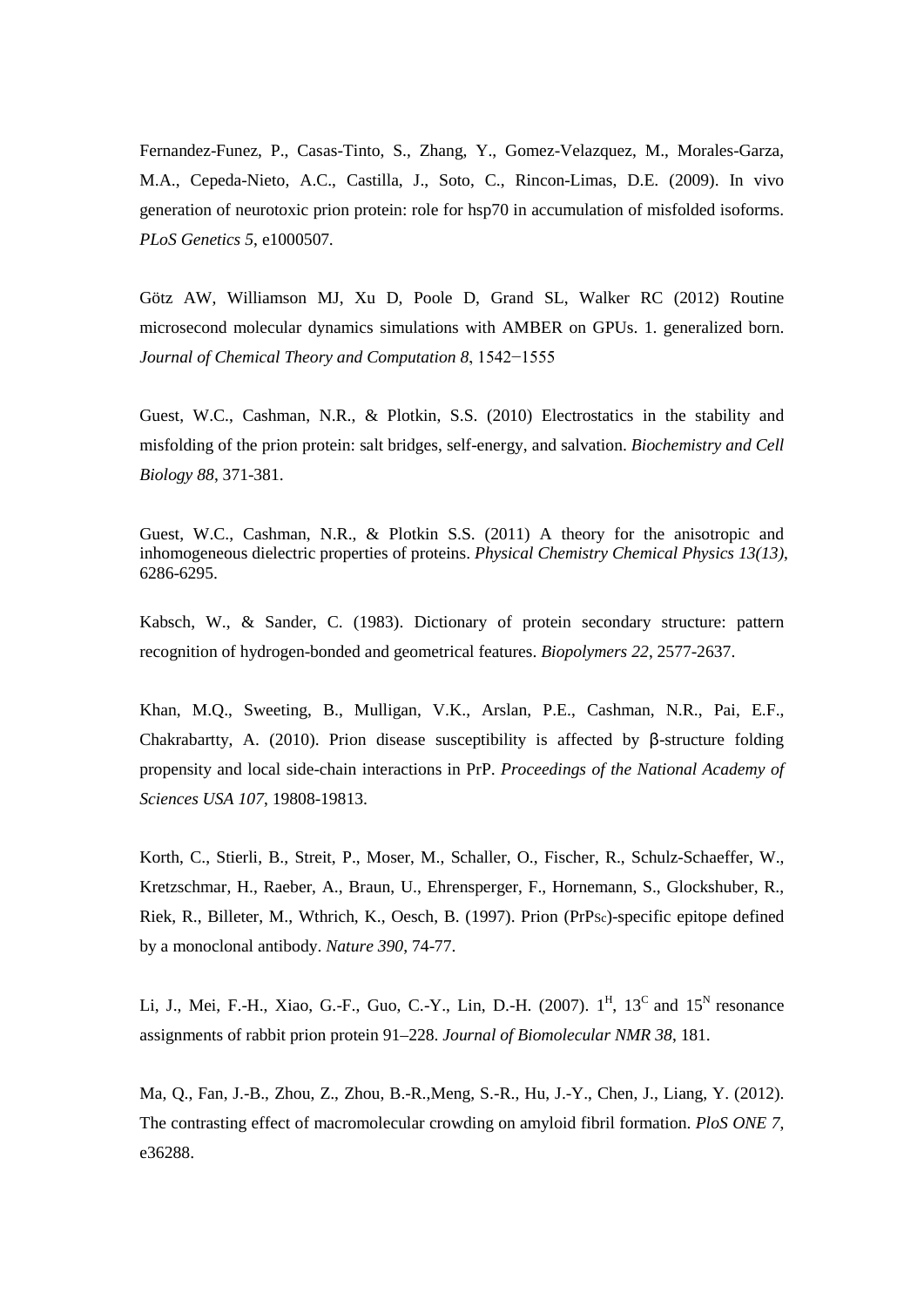Nisbet, R.M., Harrison, C.F., Lawson, V.A., Masters, C.L., Cappai, R., Hill, A.F. (2010). Residues surrounding the glycosylphosphatidylinositol anchor attachment site of PrP modulate prion infection: insight from the resistance of rabbits to prion disease. *Journal of Virology 84(13)*, 6678-6686.

Polymenidou, M., Trusheim, H., Stallmach, L., Moos, R., Julius, C., Miele, G., Lenz-Bauer, C., Aguzzi, A. (2008). Canine MDCK cell lines are refractory toinfection with human and mouse prions. *Vaccine 26(21)*, 2601-2614.

Prusiner, S.B. (1997) Prion diseases and the BSE crisis. *Science 278(5336)*, 245-251.

Prusiner, S.B. (1998) Prions (Nobel Lecture). *Proceedings of the National Academy of Sciences USA* 95, 13363-13383.

Rhee, S.-H., Chung, C.-P., Chung, C.-P., Park, Y.-J. (2009) Method for preparing a prion-free bond grafting substitute. Research Triangle Park NC *USA Patent no. 20090304807*. http://www.faqs.org/patents/app/20090304807#ixzz38Fci5wsI, Accessed July 23, 2014.

Salomon-Ferrer, R., Götz, AW, Poole, D, Grand, SL, Walker, RC (2013) Routine Microsecond Molecular dynamics simulations with AMBER on GPUs. 2. Explicit solvent particle mesh Ewald. *Journal of Chemical Theory and Computation 9*, 3878-3888.

Sekijima, M., Motono, C., Yamasaki, S., Kaneko, K., Akiyama, Y. (2003) Molecular dynamics simulation of dimeric and monomeric forms of human prion protein: insight into dynamics and properties. *Biophysical Journal 85(2)*, 1176-1185.

Soto, C., & Castilla, J. (2004) The controversial protein-only hypothesis of prion propagation. *Nature Medicine 10 Suppl*, S63-S67.

Soto, C. (2011) Prion hypothesis: the end of the controversy? *Trends in Biochemical Sciences 36(3)*, 151-158.

Verdier, J.-M. (2012). *Prions and Prion Diseases: New Developments*, New York: NOVA Science Publishers, ISBN 978-1-62100-027-3, Preface, pp vii-ix.

Vidal, E., Fernáñdez-Borges, N., Pintado, B., Ordónez, M., Márquez, M., Fondevila, D., Torres, J.M., Pumarola, M., Castilla, J., (2013) Bovine spongiform encephalopathy induces misfolding of alleged prion-resistant species cellular prion protein without altering its pathobiological features. *Journal of Neuroscience 33(18)*, 7778-7786.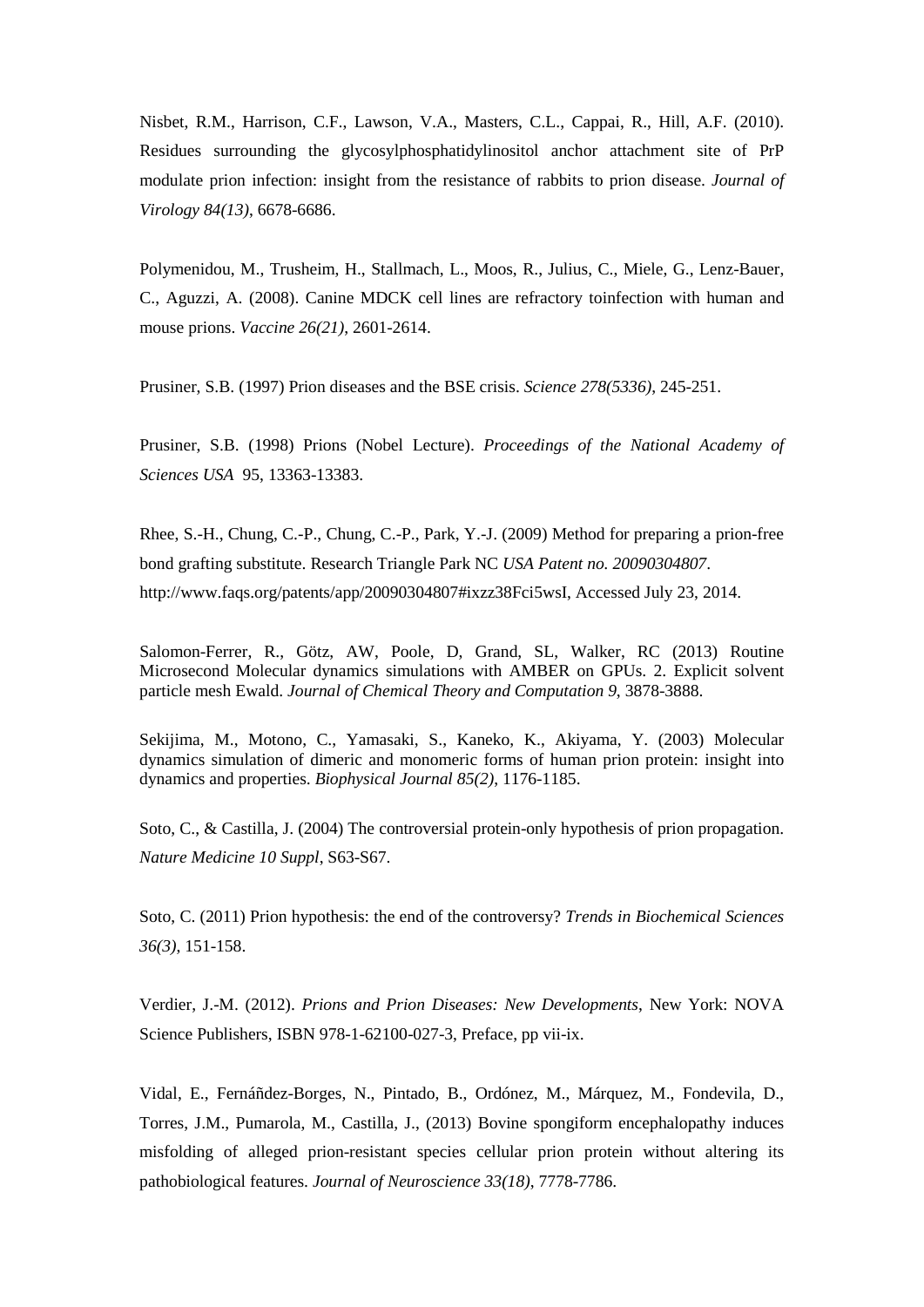Vilette, D., Andreoletti, O., Archer, F., Madelaine, M.F., Vilotte, J.L., Lehmann, S., Laude, H. (2001). Ex vivo propagation of infectious sheep scrapie agent in heterologous epithelial cells expressing ovine prion protein. *Proceedings of the National Academy of Sciences USA 98*, 4055-4059.

Vorberg, I., Martin, H.G., Eberhard, P., & Suzette, A.P. (2003). Multiple amino acid residues within the rabbit prion protein inhibit formation of its abnormal isoform. *Journal of Virology 77*, 2003-2009.

Walker, R. (2010) Amber Tutorials: *[TUTORIAL B1: Simulating a small fragment of DNA](http://ambermd.org/tutorials/basic/tutorial1/index.htm)*, section 5: [http://ambermd.org/tutorials/basic/tutorial1/section5.htm,](http://ambermd.org/tutorials/basic/tutorial1/section5.htm) Accessed July 23, 2014.

Wen, Y., Li, J., Xiong, M., Peng, Y., Yao, W., Hong, J., Lin, D.-H. (2010a). Solution structure and dynamics of the I214V mutant of the rabbit prion protein. *PLoS ONE 5*, e13273.

Wen, Y., Li, J., Yao,W., Xiong, M., Hong, J., Peng, Y., Xiao, G., Lin, D.H. (2010b). Unique structural characteristics of the rabbit prion protein. *Journal of Biological Chemistry 285*, 31682-31693.

Zhang, J.-P. (2010). Studies on the structural stability of rabbit prion protein probed by molecular dynamics simulations of its wild-type and mutants. *Journal of Theoretical Biology 264*, 119-122.

Zhang, J.-P. (2011a). The structural stability of wild-type horse prion protein. *Journal of Biomolecular Structure and Dynamics 29(2)*, 369-377.

Zhang, J.-P. (2011b). Comparison studies of the structural stability of rabbit prion protein with human and mouse prion proteins. *Journal of Theoretical Biology 269*, 88-95.

Zhang J.-P. (2012) Molecular dynamics studies on the structural stability of wild-type rabbit prion protein: surface electrostatic charge distributions, In: Bioinformatics Research: New Developments, Chiheb Battik and Khalil Belhassine (Editors), 2012 NOVA Science Publishers, Inc., New York, ISBN 978-1-61942-363-3, Chapter 7, pages 131-138.